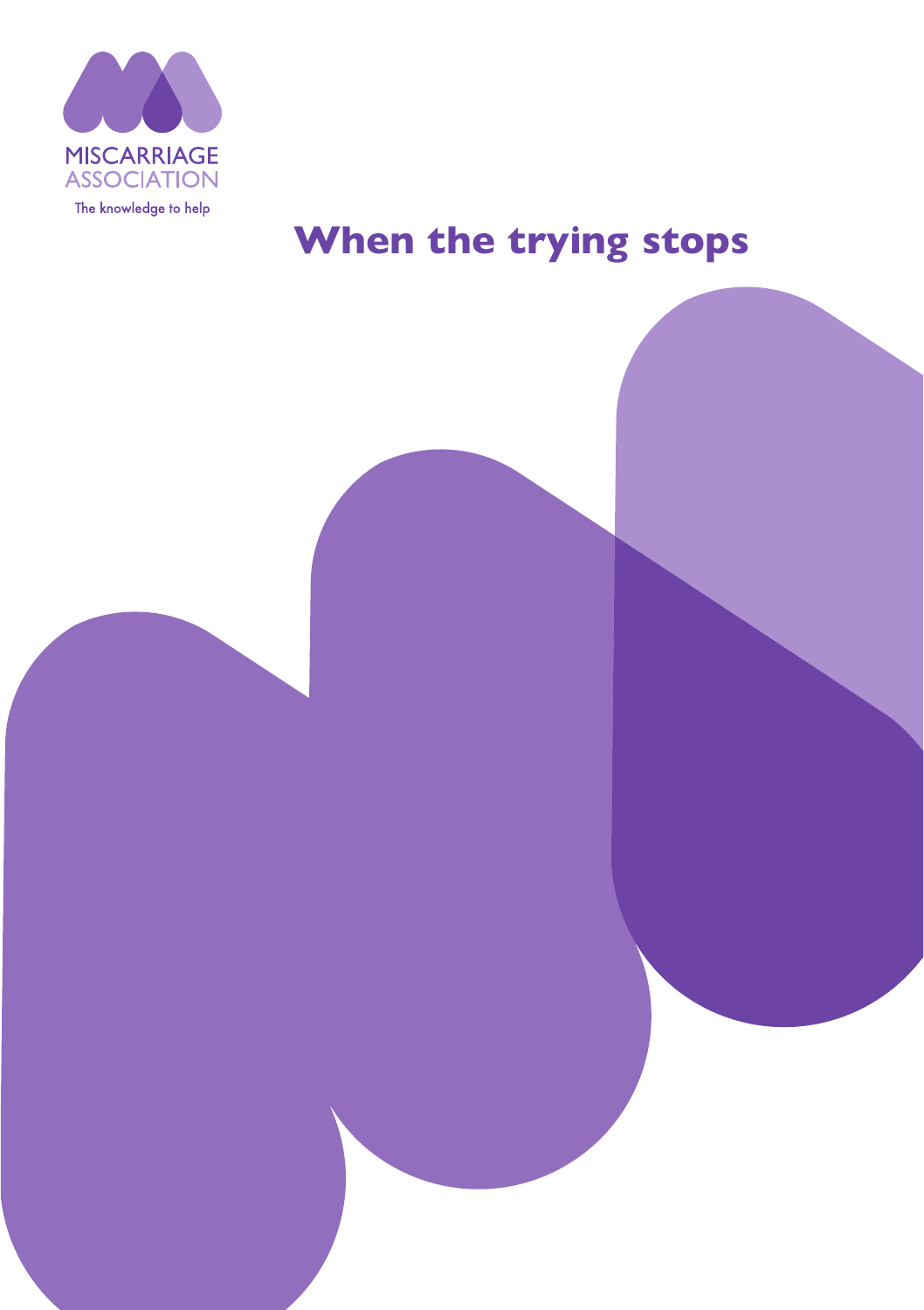### **For some women and their partners, there comes a time when they begin to think about stopping their attempts to have a baby.**

This can be difficult enough for couples who already have a child or children and who want very much to complete their family. But it can be an especially difficult and painful decision for those who are childless.

There are all sorts of reasons that people consider stopping trying:

- repeated losses
- fertility problems
- increasing age
- social, financial or relationship issues.

If you are thinking that you might stop trying to have a baby, especially if it means remaining childless, this leaflet is written for you.

**Even after the first miscarriage I could still see us as being a family of four (or more) but after the fourth, this dream/ vision is constantly fading and I don't know if I can see it** any more. **any more. "**

# **Thoughts about stopping**

You might have been thinking for some time about stopping your attempts to have a baby, or the thought might have suddenly come into your mind.

You may feel that you have come to the end of the line medically, or simply feel that you can take no more – physically, emotionally or even financially. Your hopes and dreams of a baby may seem less and less likely. And you might find it harder and harder to cope with any further loss and with the roller-coaster of hope followed by disappointment.

All of those things can make the thought of trying again more of a dread than something to look forward to.

Even so, it can be scary to let yourself think about not trying again – about how life would be if you stopped trying. You might feel that it is somehow a betrayal of the baby or babies that you have lost.

It can take time  $-$  and courage  $-$  to face these feelings and to achieve some kind of acceptance which will allow you to move on.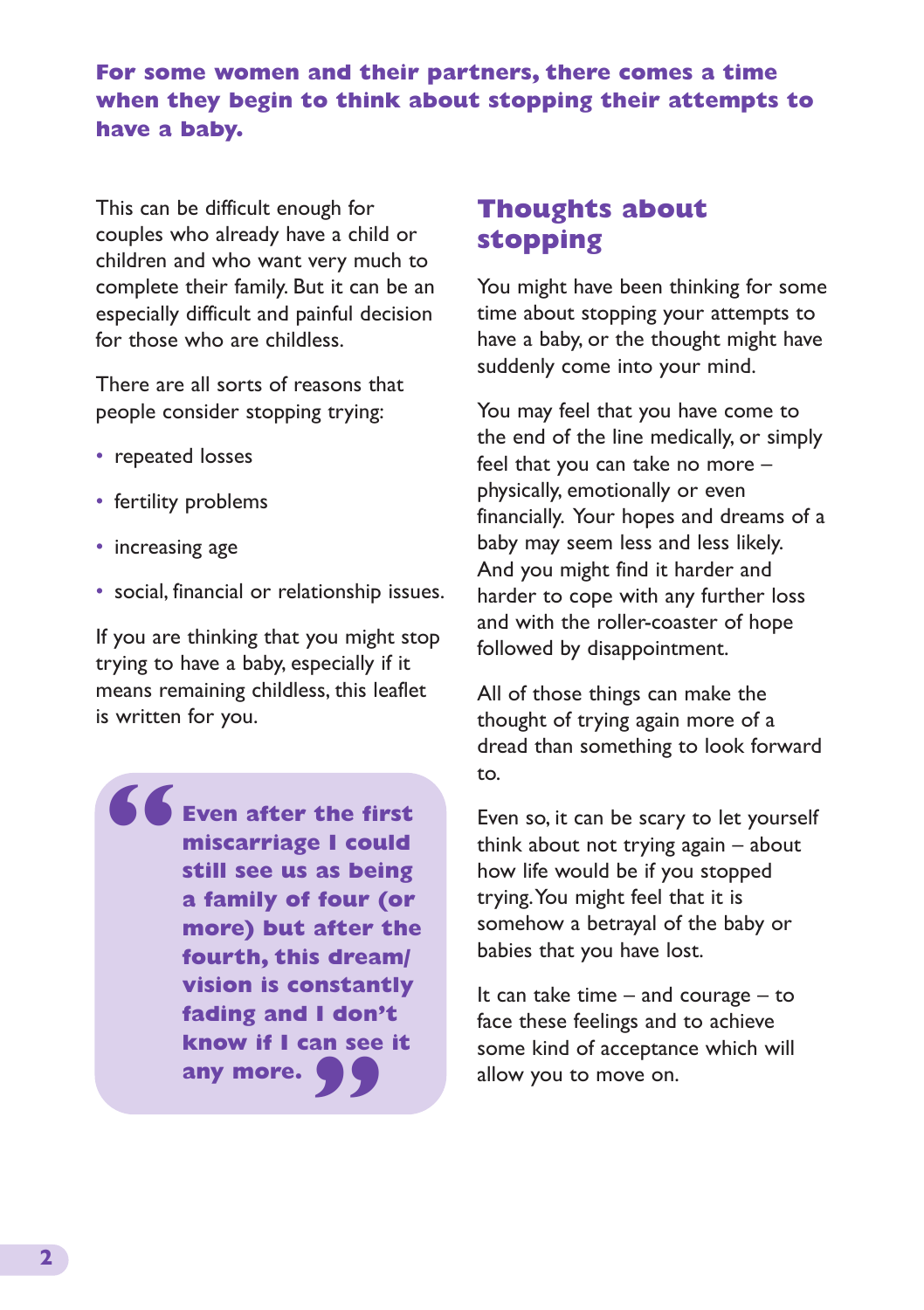## **Making the decision**

For some people, there comes a clear moment at which they make the decision to stop trying. But for many people, it's a process, with twists and turns along the way. You may decide and un-decide more than once as your feelings shift back and forth.

It's a normal and understandable reaction as you think about facing a different kind of future from the one you were planning.

## **A different kind of loss**

Stopping your attempts to have a baby can bring its own sense of loss.

It's very likely that you have spent many months if not years trying to get pregnant and stay pregnant. When you stop trying, it opens up a new space, one that used to be filled with hopes and plans for a future with children. That can feel like another kind of loss.

**We've become more relaxed and trying to make babies isn't our priority any more. It is so nice not to keep looking at the calendar any more. " "**

You may become aware that when the trying stops, so does the medical care that you have had. Even though they may have been difficult and distressing, hospital or GP appointments at least provided something to focus on. You might wonder how you will fill that gap.

But you might also have an unexpected feeling of relief. No more decisions to be made; no more fingers crossed when finding out you are pregnant; no more anxious days and weeks, waiting for a scan; no more medical intervention when things go wrong.

**Hope has gone and that leaves a simple fact: it is not going to work. There is something straightforward and clean in that. I have had enough of this. I realise** hope is what has made this so painful but<br>now it is gone, somehow it is easier. **now it is gone, somehow it is easier. "**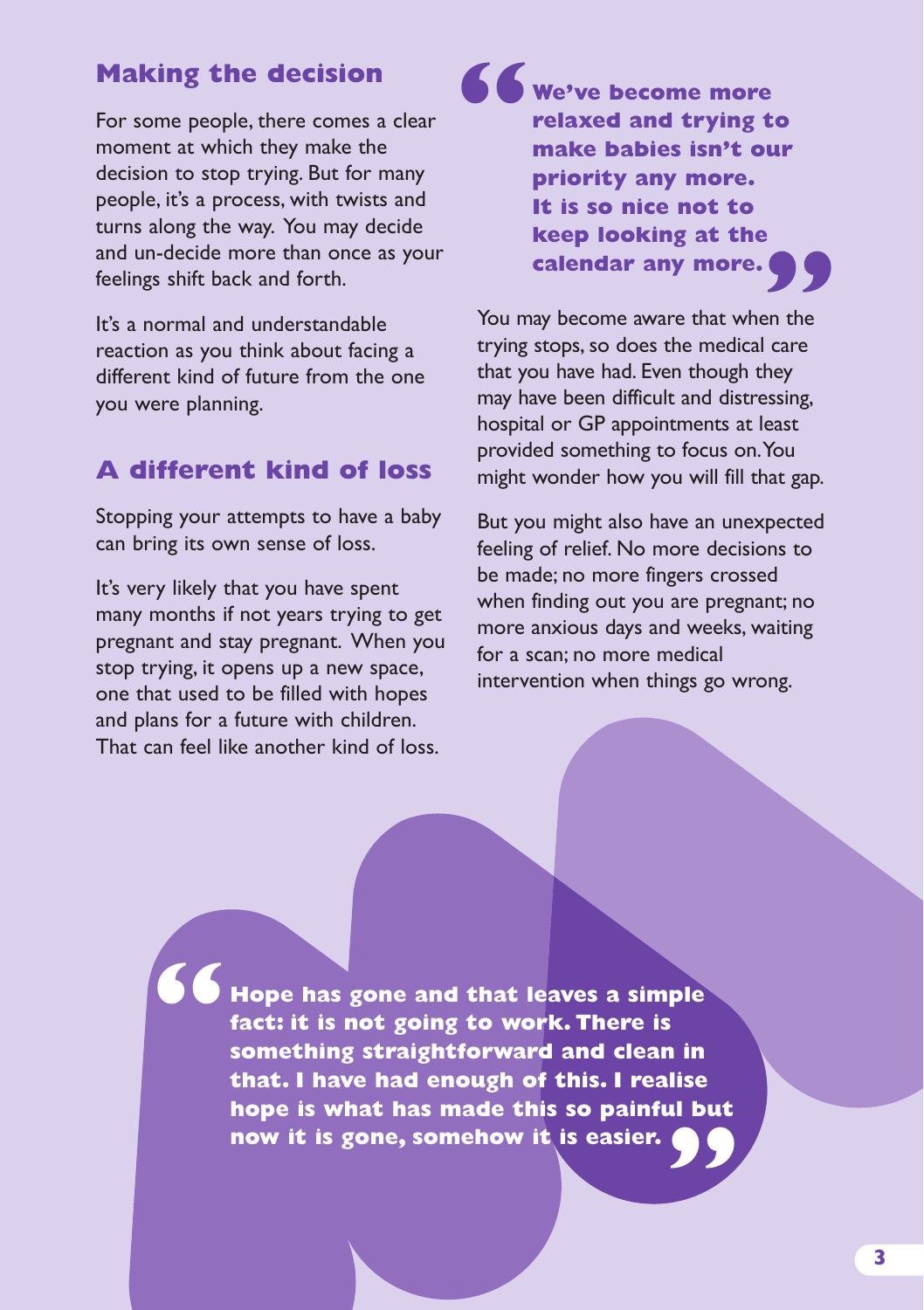# **A different future**

Thinking of facing a life without children, or without completing your family, can raise many new questions – from what to do with your weekends, to what to do with your life.

It may affect your relationship with your partner, perhaps bringing you closer together. But it might make you question your future as a couple. You may decide to get some professional help so you can talk and think this through (see page 7).

You are likely to find that the raw feelings of loss ease over time. There may still be a continuing sadness, perhaps especially on particular dates and occasions, but there can also be some comfort in remembering the brief life of your baby or babies.

**I feel my family is complete now. Just my husband and me and our memories of the tiny lives we had with us for a short while. " "**

Above all, you may find some relief in closing the door on 'trying' and allow yourself to think about moving on to a different kind of future from the one you had planned.

**I loved each one of those lives so deeply and profoundly, they remain with me for ever. I shall celebrate their presence in my life whilst also mourning the fact it was so short. mourning the fact it was so short. "**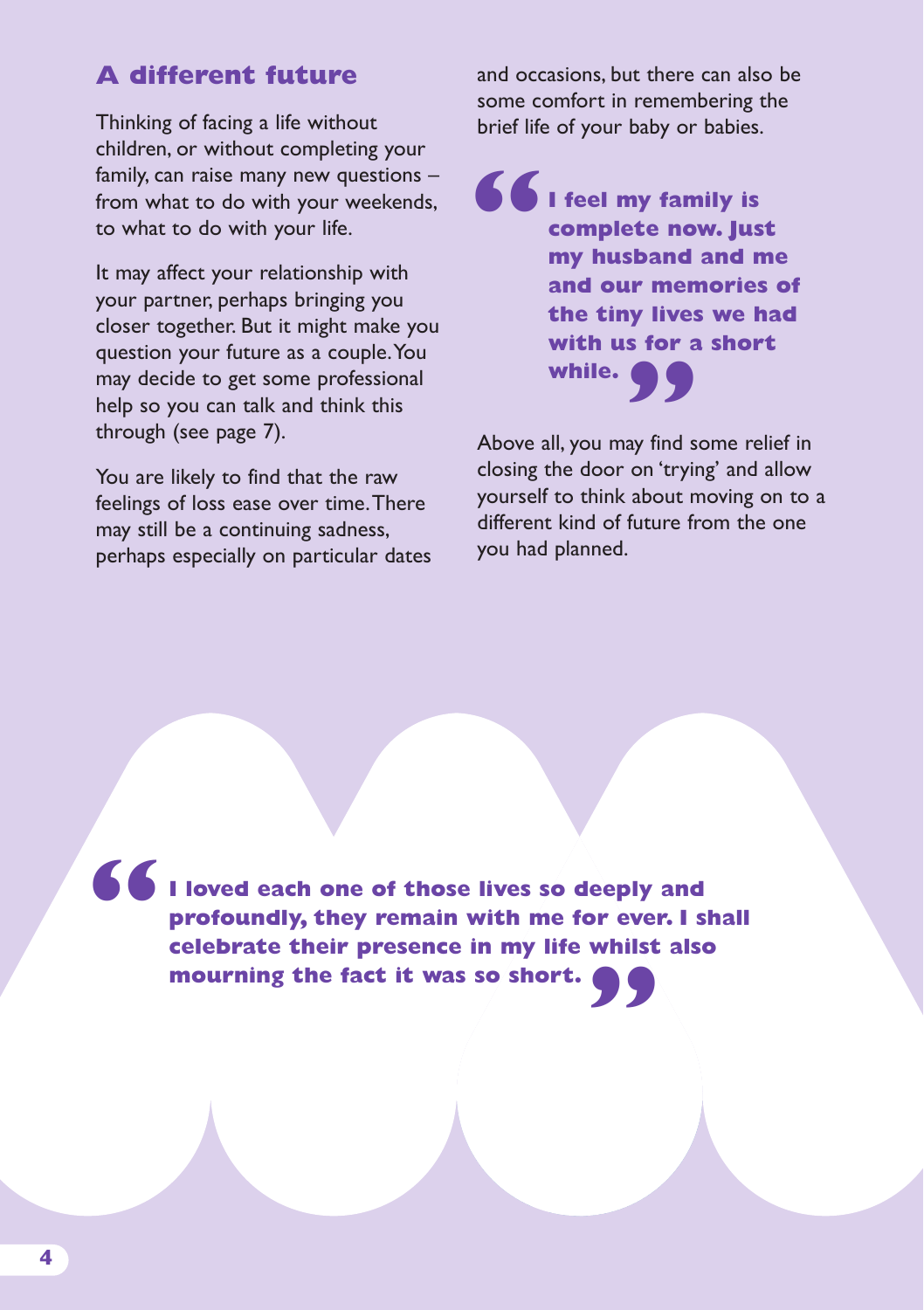# **Moving on**

After making the decision to stop trying, people move on with their lives in all sorts of different ways.

Some explore different ways of becoming a parent, such as fostering or adoption. Some consider caring for older children or those with special needs.

Others may decide to move on without directly parenting and become more involved with their nephews and nieces or the children of friends. Although this might be painful at times, being part of a child's life can also bring much happiness. In the same way, working with a charity involving children can bring great satisfaction and fulfilment.

You may choose to build a different life, without a focus on children. Not having children means you might be more flexible in the way you live your life and you can perhaps find time and energy for other things. Closing the door on trying can mean opening another door to other interests and opportunities.

**I don't think you ever give up hope of having your own child until nature prevents it, but we've learned to come to terms with it. The thought of looking after children that have had a disadvantaged start makes life seem even more worthwhile. " "**

Even if you stop trying, there may still be times when it's difficult to be around other people with children, especially if they seem to be the main topic of conversation. You might find it helps to spend more time with others who don't have children or whose children have grown up.

**I was physically and emotionally unable to contemplate going through any more miscarriages, but I still had an overwhelming urge to be a Mum. For my husband and me, the need to be parents continued and we found ourselves starting to " discuss the possibility of adoption. "**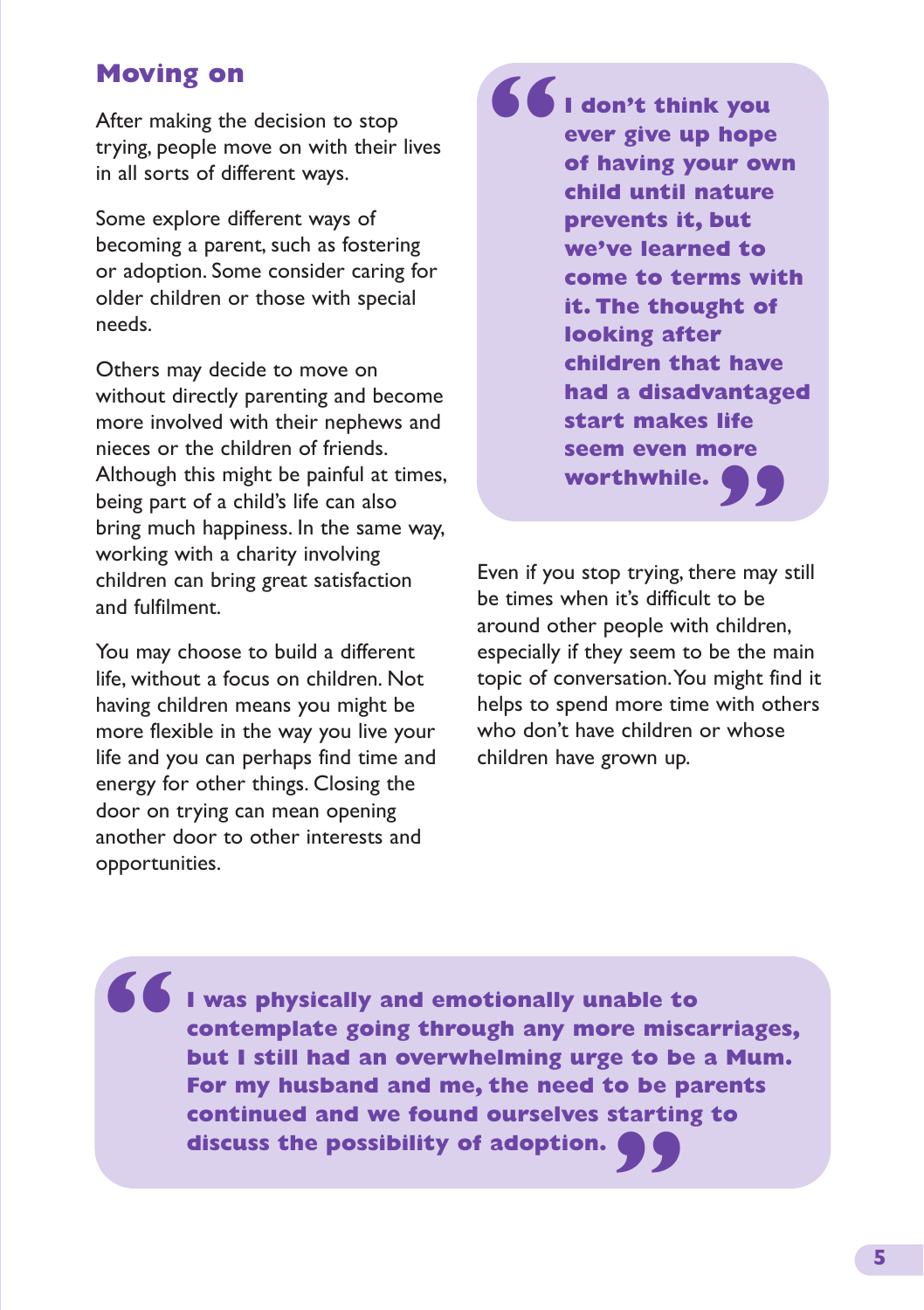Talking to others who have faced the same issues as you can also be helpful. You can use our online support forum to share your thoughts and feelings with others in a similar situation.

Some people feel that moving house can help them make a new start. This may be especially true if they live in what was to be a family house which perhaps holds too many sad memories.

Above all, moving on is a journey – one of finding and building a new life and a different sense of identity and purpose. It can be hard to get through that journey and you might find that you and your partner deal with it very differently. Sadly, some relationships don't survive this change in direction – but many do and are strengthened by it.

## **Summary**

The decision to stop trying for a baby is rarely an easy one. The life you are facing is a very different one from the one you had hoped and wished for and the process of adapting to that new life is likely to take some time.

You are very likely to make and unmake decisions several times before you finally decide on the way ahead. And even if your decision is clear and strong, you may still have times when you wish it were otherwise and times of great sadness at what might have been.

It is important to know that you are not alone and there are many resources available to help you and/or your partner come to the right decision for you. Hopefully they can help you move towards a positive future.

**I realised that I had choices. I could aim higher at work, take on new responsibilities and challenges instead of avoiding them 'just in case'. I could even change direction completely and do something different. "**

**"**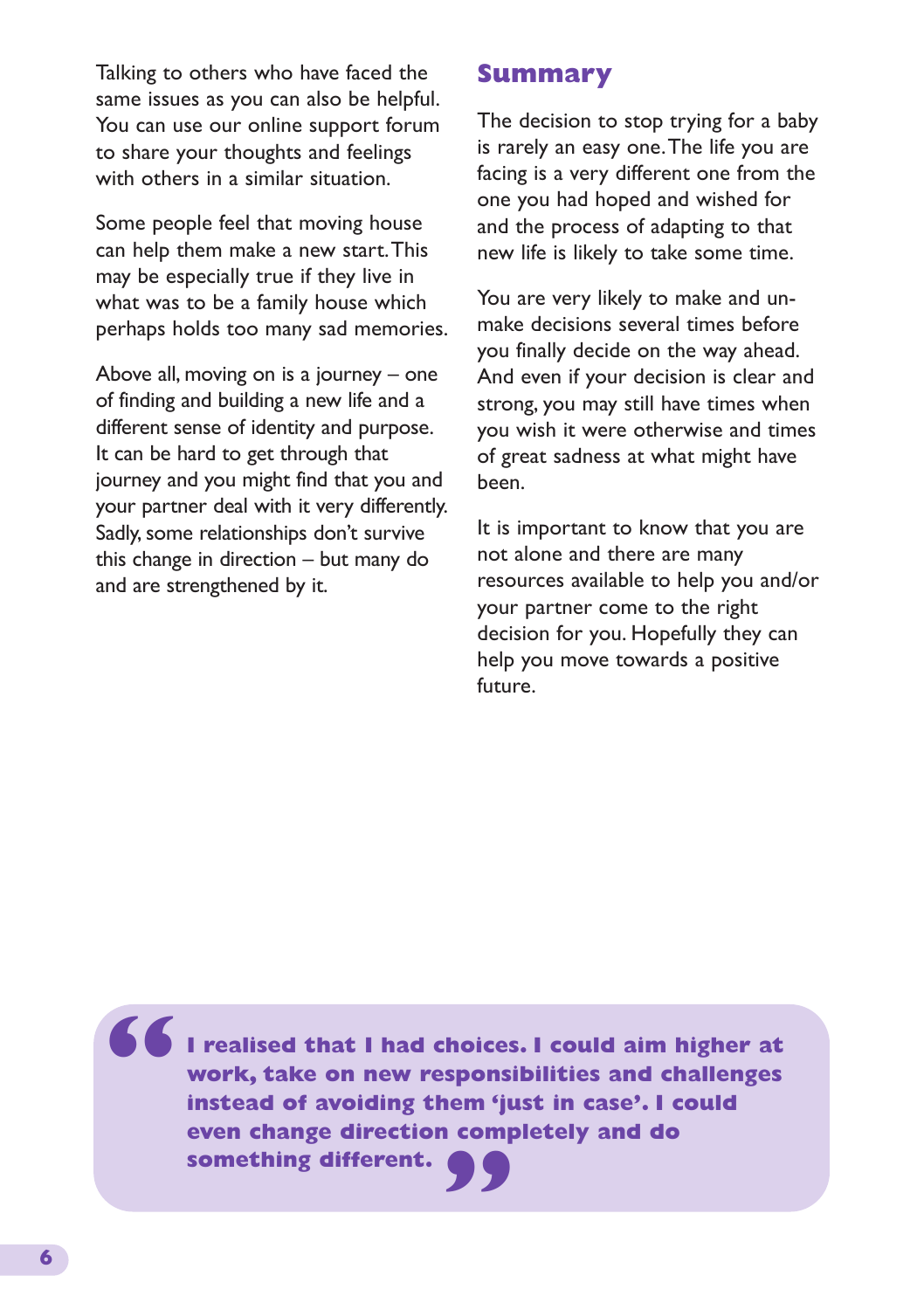# **Resources**

#### **The Miscarriage Association**

Helpline: 01924 200799; www.miscarriageassociation.org.uk 17 Wentworth Terrace, Wakefield WF1 3QW Has a staffed helpline, an online

support forum and a network of telephone support volunteers. These include people who stopped trying after pregnancy loss (some remaining childless and others who adopted).

#### **Fertility Network UK**

Tel: 01424 732361; www.fertilitynetworkuk.org A national network offering support for, amongst other topics, those facing the challenges of childlessness.

## **British Association for Counselling and Psychotherapy**

Tel: 01455 883300; www.bacp.co.uk BACP House, 15 St John's Business Park, Lutterworth, Leics LE17 4HB Can help you find a qualified counsellor or psychotherapist.

#### **Relate**

Tel: 0845 456 1310; www.relate.org.uk Premier House, Carolina Court, Lakeside, Doncaster DN4 5RA Offers a counselling and support service for couples and individuals who are having relationship problems.

#### **The Samaritans**

Tel 116 123 (freephone); www.samaritans.org 24 hour helpline when you need someone to talk to.

#### **Something to read:**

*Beyond Childlessness: for every woman who ever wanted to have a child and didn't*

Black, Rachel and Scull, Louise. Rodale International Ltd, London 2005. ISBN: 1-4050-7761-1

**The sadness has moved from being a heavy burden that weighed me down to a gentler, kinder sorrow. It is a precious bit of me that I am glad is there – it's the special bit that connects me to my babies. " "**

**Need to talk to someone who understands?** Call our support line on 01924 200799. Monday to Friday, 9am-4pm Or email **info@miscarriageassociation.org.uk**